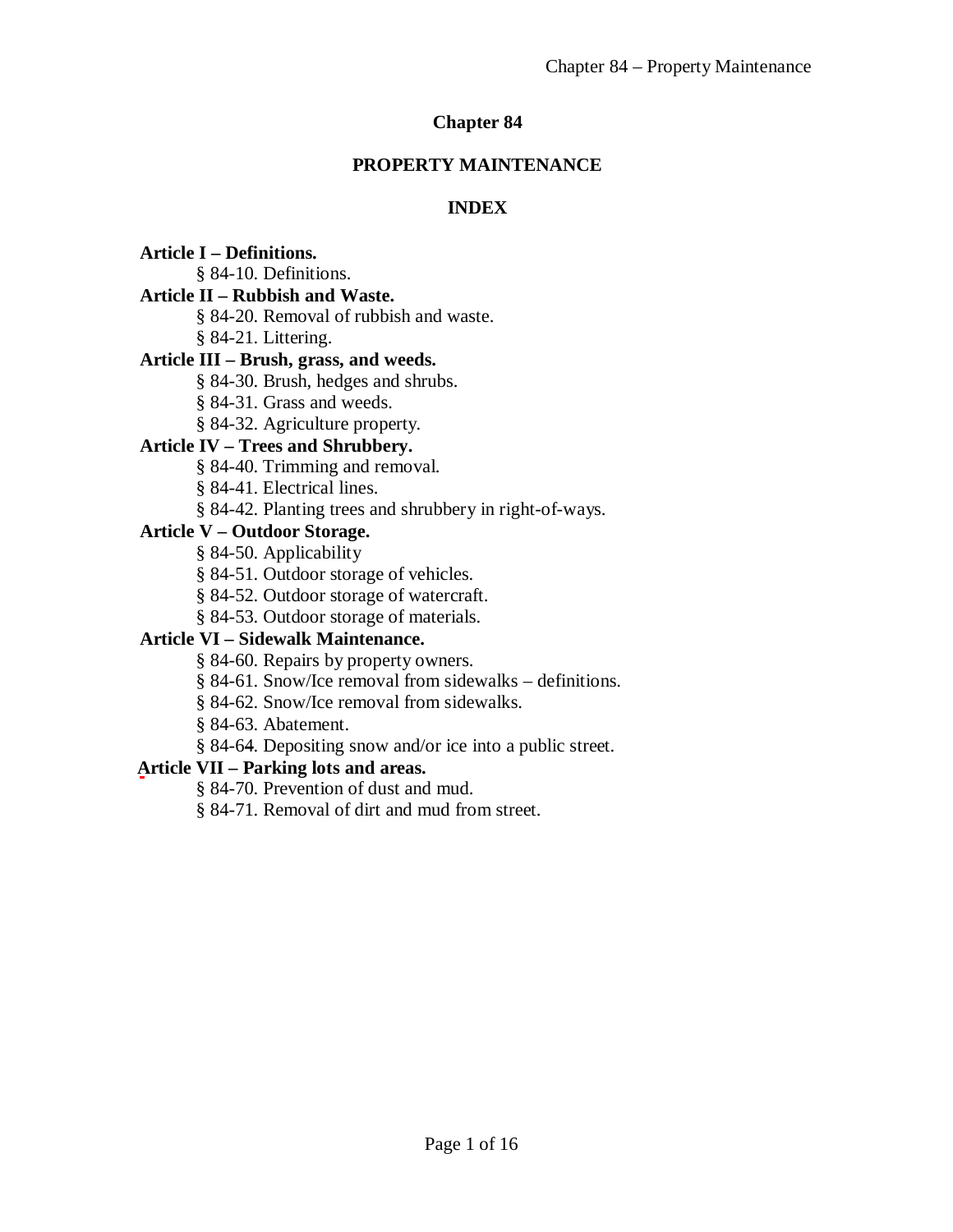### **Article I Definitions**

As used in this chapter, the following terms shall have the meaning indicated.

- 1. **BRUSH** –Includes, but is not limited to, bushes, hedges, shrubs, and other barrier type of plant including, but not limited to, sumac and any other non-cultivated vegetation.
- 2. **COMMISSIONERS -** Board of Commissioners of Thurmont, including the Mayor.
- 3. **DEAD TREE** A tree that is still standing but no longer alive. The trunk may have peeling bark, cracks or splits and mushrooms growing near the tree's root. The canopy of the tree will have hanging branches or missing leaves and multiple branches will have no living buds.
- 4. **FENCE** A barrier enclosing or bordering a field, yard, etc., usually made of posts and wire or wood, used to prevent entrance, to confine, or to mark a boundary. All fences must meet the requirements of the Town of Thurmont Zoning Ordinance, and constructed of materials specifically designed and manufactured for fencing purposes, including but not limited to wooden slats and chain link fences, with wood slats, vinyl slats and panels.
- 5. **FILTH** Offensive or disgusting dirt or refuse; foul matter.
- 6. **GRASS AND WEEDS** All grasses and bushes including, but not limited to, poison oak, poison ivy or any other non-cultivated vegetation.
- 7. **HEDGE -** A row of bushes or small trees planted close together, as when forming a fence or boundary
- 8. **INVASIVE PLANT** A species of plant that has become a weed pest, a plant which grows aggressively, spreads, and displaces other plants. Invasive plants shall include all plants classified as Tier I or Tier II invasive plants by the Maryland Department of Agriculture, including but not limited to Phyllostachys aurea (golden bamboo) and Phyllostachys aureaosucata (yellow groove bamboo).
- 9. **JUNK** Any old or discarded material, such as metal, paper, trash or rags. This includes any cast-off material or equipment, which is no longer functional or is of little or no value.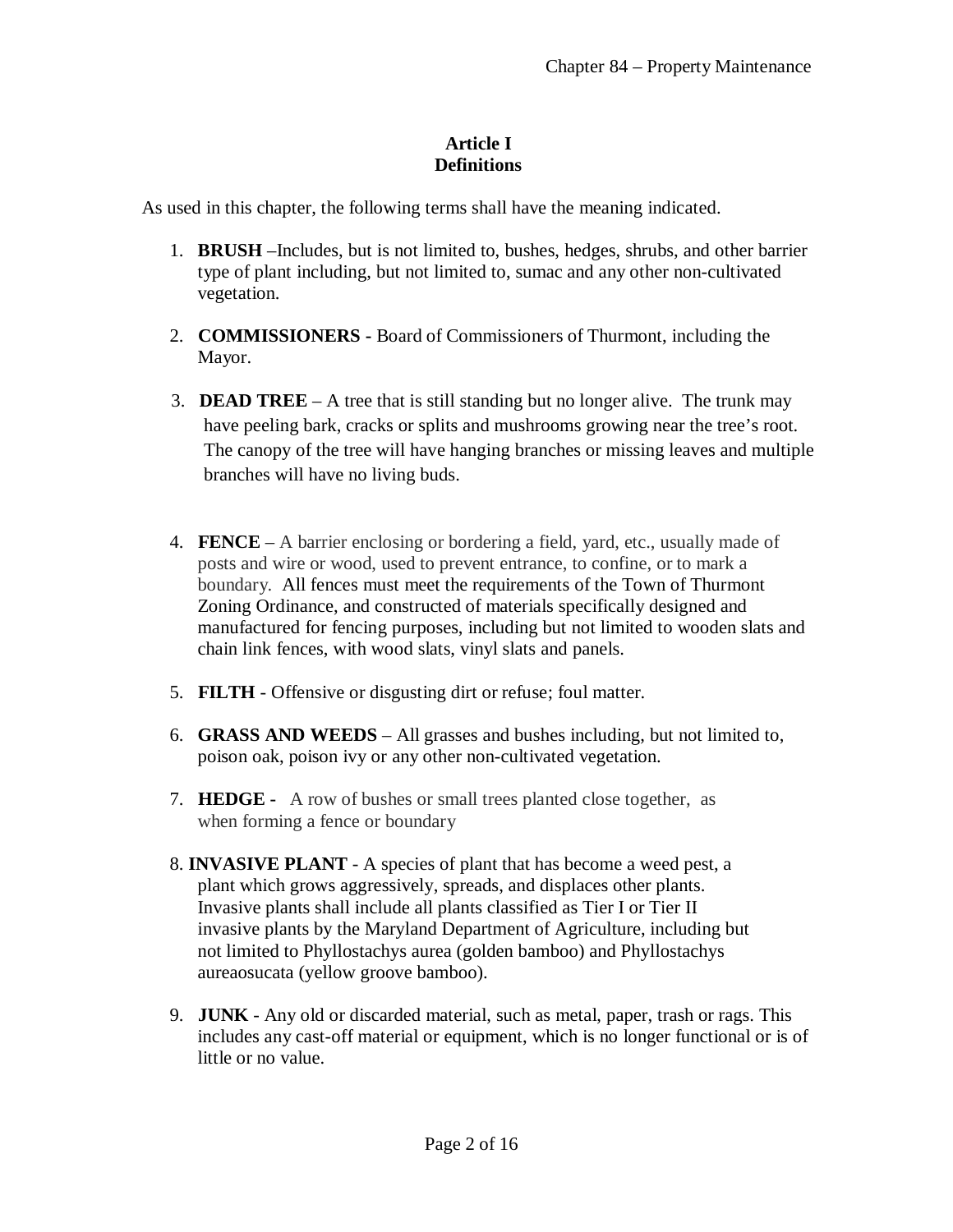- 10. **LITTER** Means all rubbish, waste matter, refuse, garbage, trash, debris, yard waste and trimmings, dead animals or other discarded materials of every kind and description. This includes litter resulting from the inadequate containment of trash stored on a property or placed at the curb for removal.
- 11. **NUISANCE** A use of property or course of conduct that interferes with the rights of others by causing damage, annoyance, or inconvenience.
- 12. **PAVED** Includes asphalt, concrete, gravel, stone, pavers, or other material so as to prevent the production of dust or mud.
- 13. **PUBLIC PROPERTY –** to include "Rights of Way" and "Easements" on privately owned property.
- 14. **RUBBISH** Worthless, unwanted material that is rejected or thrown out; debris; litter; trash.
- 15. **SHRUBBERY** Any bush, hedge, shrub or other barrier type plant that has been planted and cultivated
- 16. **TOWN** Town of Thurmont.
- 17. **TREE –** A woody perennial plant, typically having a single stem or trunk growing to a considerable height and bearing lateral branches at some distance from the ground.
- 18. **WATERCRAFT –** Includes, but is not limited to, boats, ski-doos, jet-skis and the like, or any other water vehicle used in or upon the water.
- 19. **WASTE -** Anything left over or superfluous, as excess material or by-products.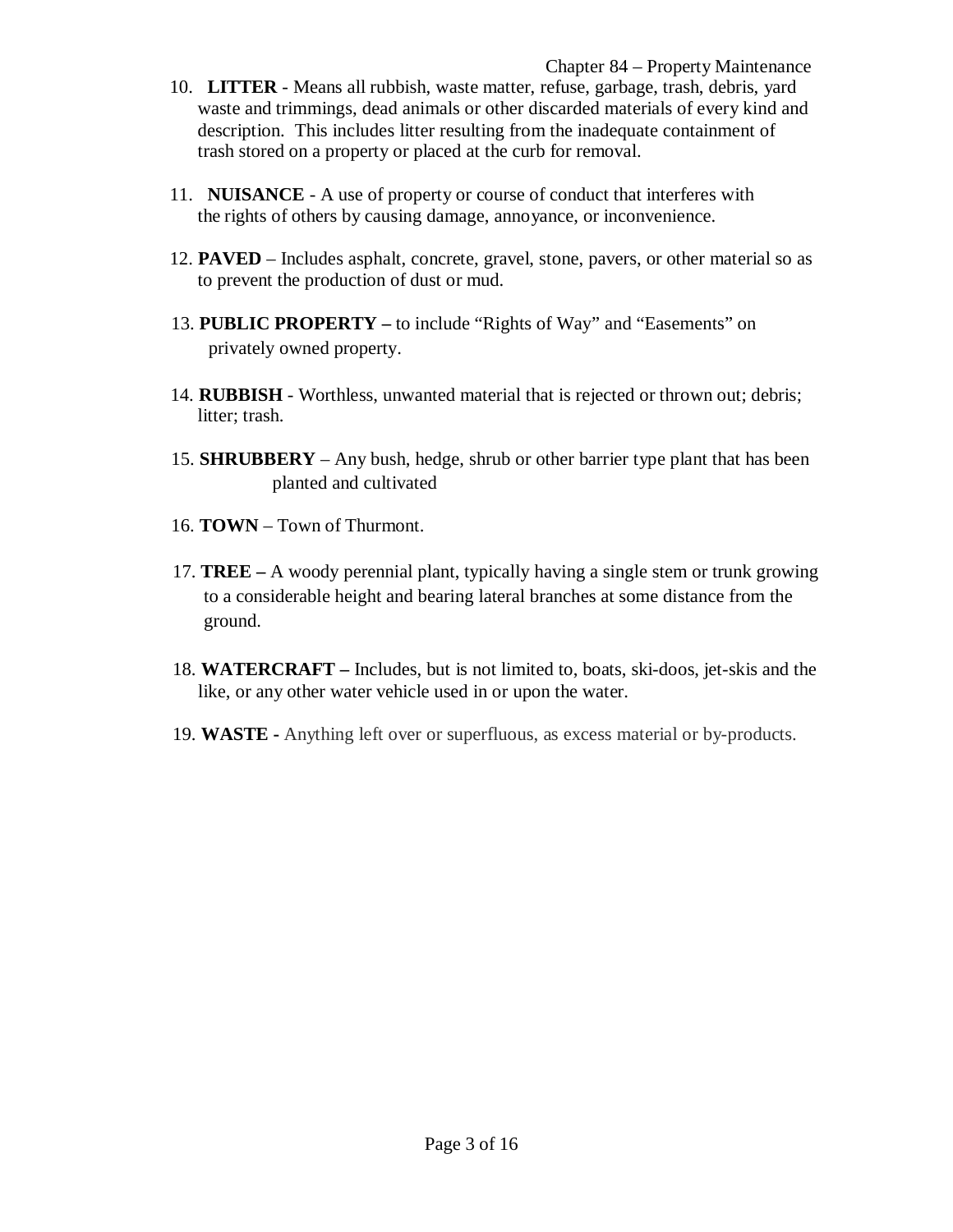#### **Article II Rubbish, Waste and Littering**

#### **§ 84-20. Removal of rubbish and waste.**

- 1. It is hereby declared to be a nuisance and a danger to the public health for any filth, rubbish or contaminated water to be and remain on any premises in the Town.
- 2. It shall be the responsibility of the occupant, owner and/or party responsible for the property to remove the filth, rubbish or contaminated water within seven (7) days of notice.
- 3. The violation of this section is declared to be a municipal infraction. The penalty for violation of this section shall be a fine of fifty (\$50.00) dollars. Each and every day during which such offense shall continue shall be deemed a separate offense.
- 4. In addition to the penalties prescribed above, in the event the occupant, owner and/or the party responsible for the property fails or refuses to comply with the notice given, it shall be lawful for the Commissioners to cause the correction of the violation and charge the cost for such work completed to correct the violation to the occupant, owner, or party responsible for the property.

### **§ 84-21. Littering.**

- 1. It shall be unlawful for any person to dump, deposit, throw, leave, or to cause or permit the dumping, depositing, placing, throwing, or leaving of litter on any public or private property in this Town or the waters of this Town unless such litter is placed into a litter receptacle or container installed on such property for that purpose.
- 2. The violation of this section is declared to be a municipal infraction. The penalty for violation of this section shall be a fine of fifty (\$50.00) dollars.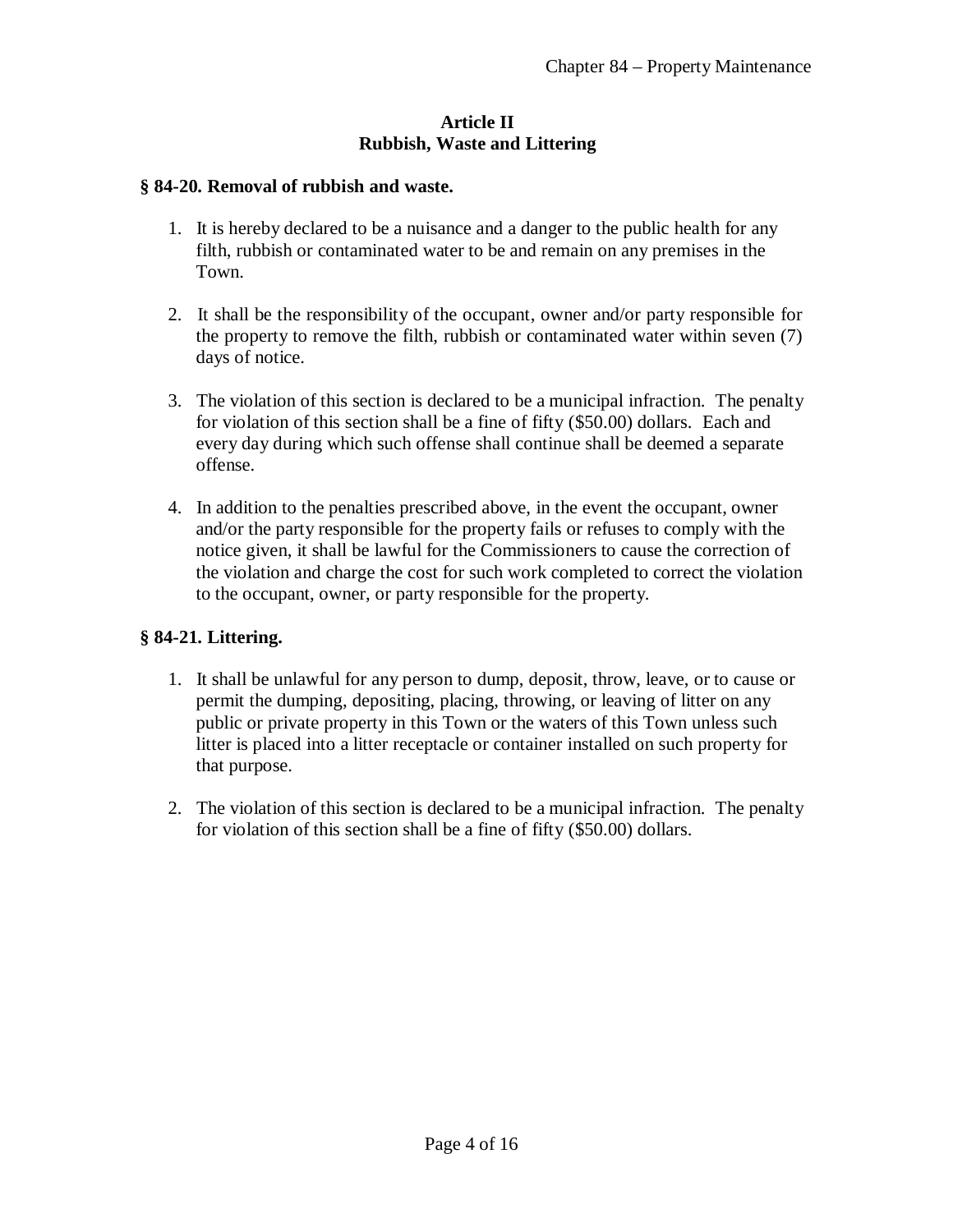#### **Article III Brush, Grass and Weeds**

#### **§ 84-30. Brush, hedges and shrubs.**

- 1. Hedges must be planted a distance at least equal to ½ the mature width of the planting material from all property lines which adjoin public rights of way including sidewalks. They shall not be planted at a location that would encroach upon rights of way, line of sight, or visibility of any driveway, street or other public way.
- 2. Hedges shall be maintained by the property owner so as to prevent overgrowth which physically encroaches upon adjoining public rights of way or visibility.
- 3. All brush, bushes, hedges, shrubs or other cultivated or non-cultivated vegetation shall be kept cut, trimmed and kept from becoming overgrown.
- 4. It shall be unlawful for any person owning or occupying any property within the Town to plant any bush, hedge, shrub or any other plant in such a manner as to obstruct or restrict access to any storm drain, public utility box including, but not limited to, electric boxes, electric meters, water meters and water meter access covers, telephone boxes or access points, and television cable access points.
- 5. A generalized overgrowth of brush, bushes, hedges, shrubs and trees extending into the vertical plane of any public way or abutting property is presumptively a nuisance and a dangerous condition. Plants necessary for soil stabilization purposes are excluded.
- 6. Failure of the occupant, owner and/or party responsible for the property to correct the violation within seven (7) days after notice shall be a violation of this section.
- 7. The violation of this section is declared to be a municipal infraction. The penalty for violation of this section shall be a fine of fifty (\$50.00) dollars. Each and every day during which such offense shall continue shall be deemed a separate offense.
- 8. In addition to the penalties prescribed above, in the event the occupant, owner and/or the party responsible for the property fails or refuses to comply with the notice given, it shall be lawful for the Commissioners to correct the violation and charge the cost for such work completed to the occupant, owner, or party responsible for the property.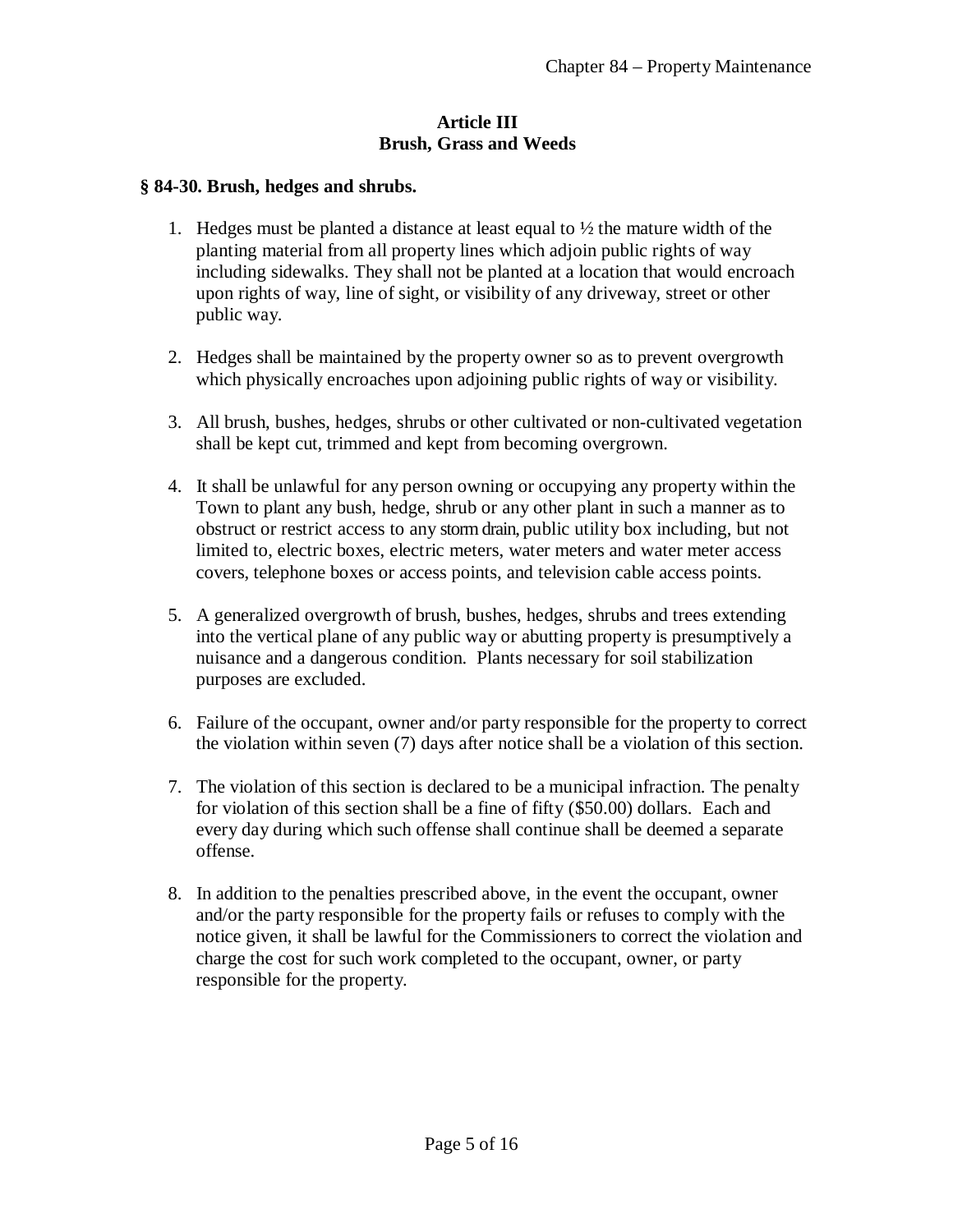### **§ 84-31. Grass and weeds.**

- 1. No occupant, owner and/or party responsible for any property, lot or area within the Town shall permit any grass and/or weeds, or any other non-cultivated vegetation, to exceed the height of ten (10) inches. Not included are flowers (native or cultivated), garden vegetables, or any plant necessary for soil stabilization purposes.
- 2. It shall be a violation of this section for a resident to permit an invasive plant / grass to grow on an adjoining property within the corporate limits of the Town of Thurmont.
- 3. Failure of the occupant, owner and/or party responsible for any property, lot or area to correct the violation within seven (7) days after notice by the Town shall be a violation of this section.
- 4. It shall be a violation of this section to blow cut grass, weeds, tree limbs and/or leaves into the street sidewalk, or gutter of any Town street. Grass, weeds and/or leaves blown into the street shall be removed within four (4) hours by the responsible person or property owner.
- 5. The violation of this section is declared to be a municipal infraction. The penalty for violation of this section shall be a fine of fifty (\$50.00) dollars. Each and every day during which such offense shall continue shall be deemed a separate offense.
- 6. In addition to the penalties prescribed above, in the event the occupant, owner and/or the party responsible for the property fails or refuses to comply with the notice given, it shall be lawful for the Commissioners to correct the violation and charge the cost for such work completed to the occupant, owner or party responsible for the property.

# **§ 84-32. Agriculture property.**

1. Section § 84-31 shall not apply to any lot, area or property zoned for agriculture purposes within the Town limits.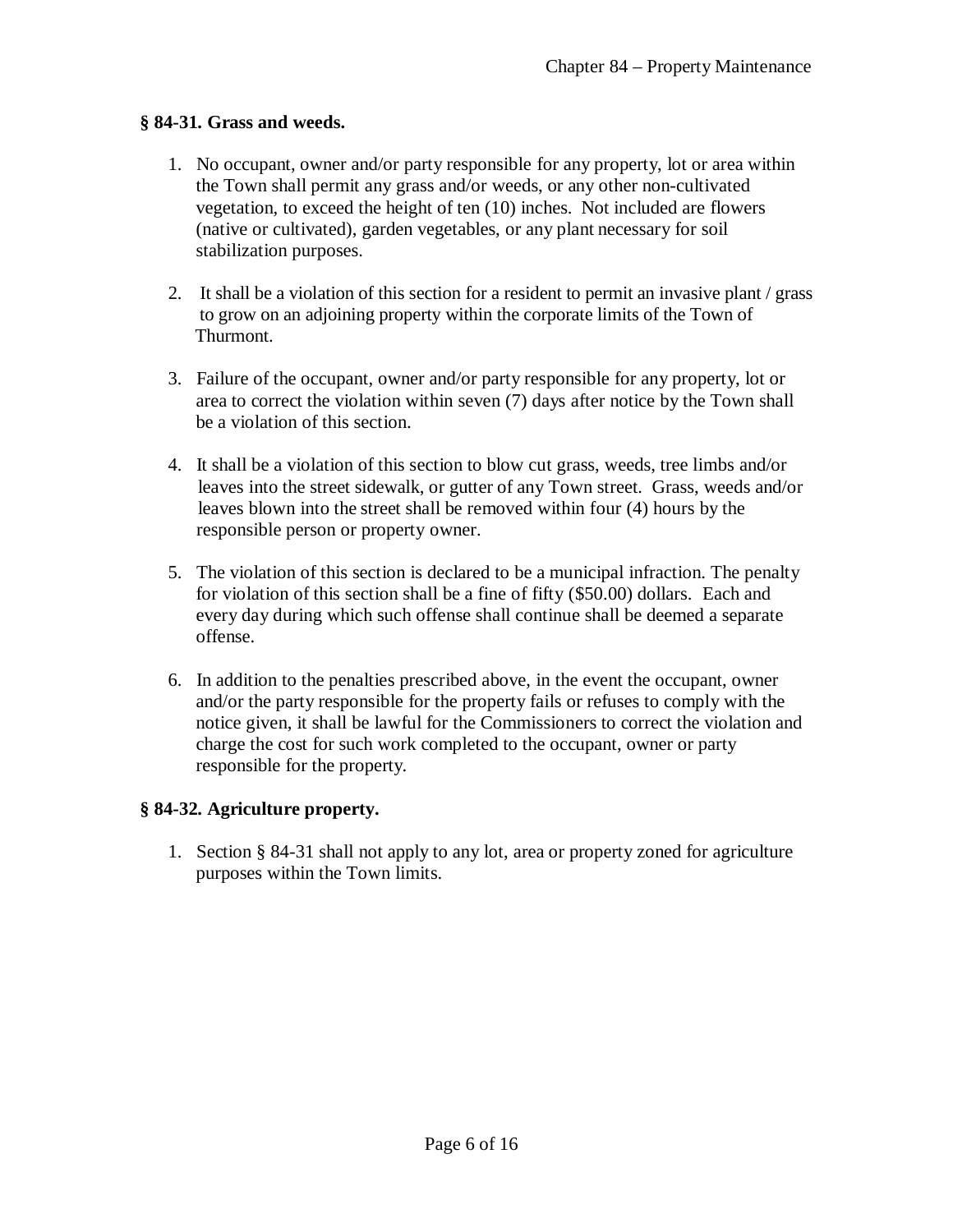### **Article IV Trees and Shrubbery**

#### **§ 84-40. Trimming and removal.**

- 1. Trees and Shrubbery shall be kept trimmed by the owner of the property so that limbs shall not be closer than nine (9) feet above any sidewalk and fifteen (15) feet above any street. Any such tree or shrub in violation of this section must be removed or trimmed by the owner of the property as hereinafter directed.
- 2. In all cases where any tree or shrub is required to be removed or trimmed, the Town shall notify the owner of the property in writing to remove or trim such tree or shrub within seven (7) days after notice to the owner at his address as listed on the assessment records.
- 3. It shall be unlawful for any person owning real estate within the Town to permit any tree or shrub to hang over or branch in such a manner as to encroach upon, obscure, or interfere with the use of the sidewalks, streets, fire hydrants, parking meters, street lamps, traffic signals, and/or signs.
- 4. The Town shall have the right to cause the removal of any dead tree or diseased tree on private property that is encroaching onto Public Property as provided in paragraph three of this section or that interferes with/encroaches upon or obscures public utilities within the Town when such tree constitutes an imminent hazard to life and property; or if it harbors insects or disease which constitutes a potential threat to other trees within the Town. The Town will notify, in writing, the owners of the real property where such tree(s) are located. Removal shall be done by the owners at their own expense within sixty (60) days after the date of service of notice. In the event the owners fail to comply with the notice, the Town shall have the authority to remove such trees and charge the cost of removal to the owner. Said cost shall constitute an assessment on real property and shall be a lien on the real property upon which the tree is located. The assessed cost may be collected in the same manner as the collection of delinquent municipal taxes.
- 5. Violation of this section constitutes municipal infraction. The penalty for violation of this section shall be a fine of fifty (\$50.00) dollars. Except as otherwise provided in section four of this section, the failure of the owner to correct the violation within seven (7) days after notice shall be a violation of this section.
- 6. In addition to the penalties prescribed above, in the event the owner of the property fails or refuses to comply with the notice given, it shall be lawful for the Commissioners to correct the violation and charge the cost for such work completed to the owner.
- 7. This section is not subject to the provisions of the Municipal Code, Article Two,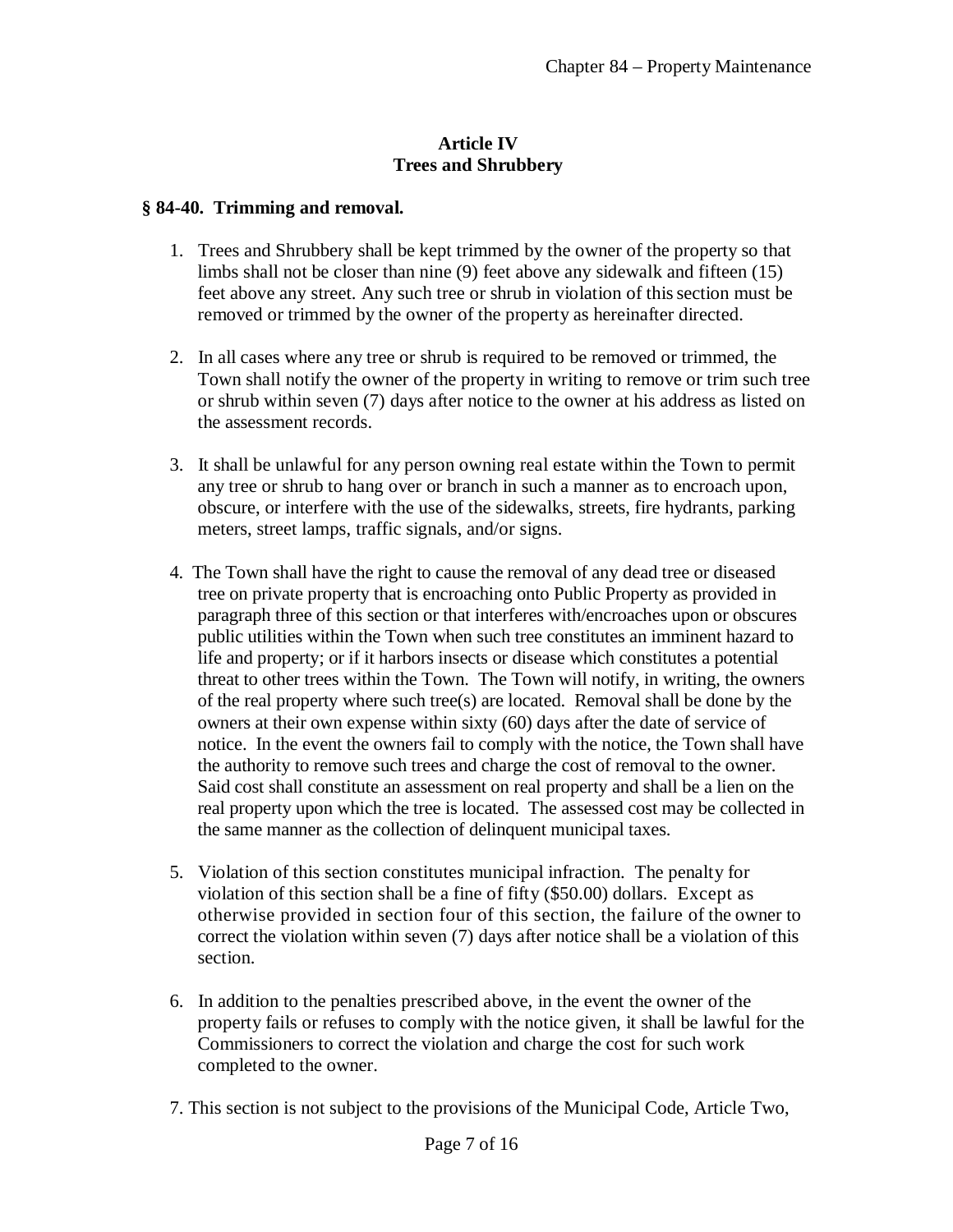Section 2-22(4).

# **§ 84-41. Trimming and removal near electrical lines.**

The Town shall investigate any condition whereby tree limbs might have an adverse impact on electric utility lines. It shall be the responsibility of the electric utility to trim such trees.

# **§ 84-42. Planting in curb strips and streets.**

- 1. It shall be unlawful for any person to plant or set a tree, shrub or bush or any other vegetation in any public way or street, or in any curb strip from the inside of the curb to the outside of the sidewalk, except for grass without the prior written permission of the Chief Administrative Officer.
- 2. No Occupant, owner and / or party responsible for any property, lot or area within the Town shall permit any grass and/or weeds, or any other non-cultivated vegetation, to exceed the height of ten (10) inches.
- 3. The violation of this section is declared to be a municipal infraction. The penalty for violation of this section shall be a fine of fifty (\$50.00) dollars. Each and every day during which such offense shall continue shall be deemed a separate offense.
- 4 In addition to the penalties prescribed above, in the event the property owner or person planting the tree, shrub or bush fails or refuses to comply with the notice given, it shall be lawful for the Commissioners to correct of the violation and charge the cost fee for such work completed to the person or property owner.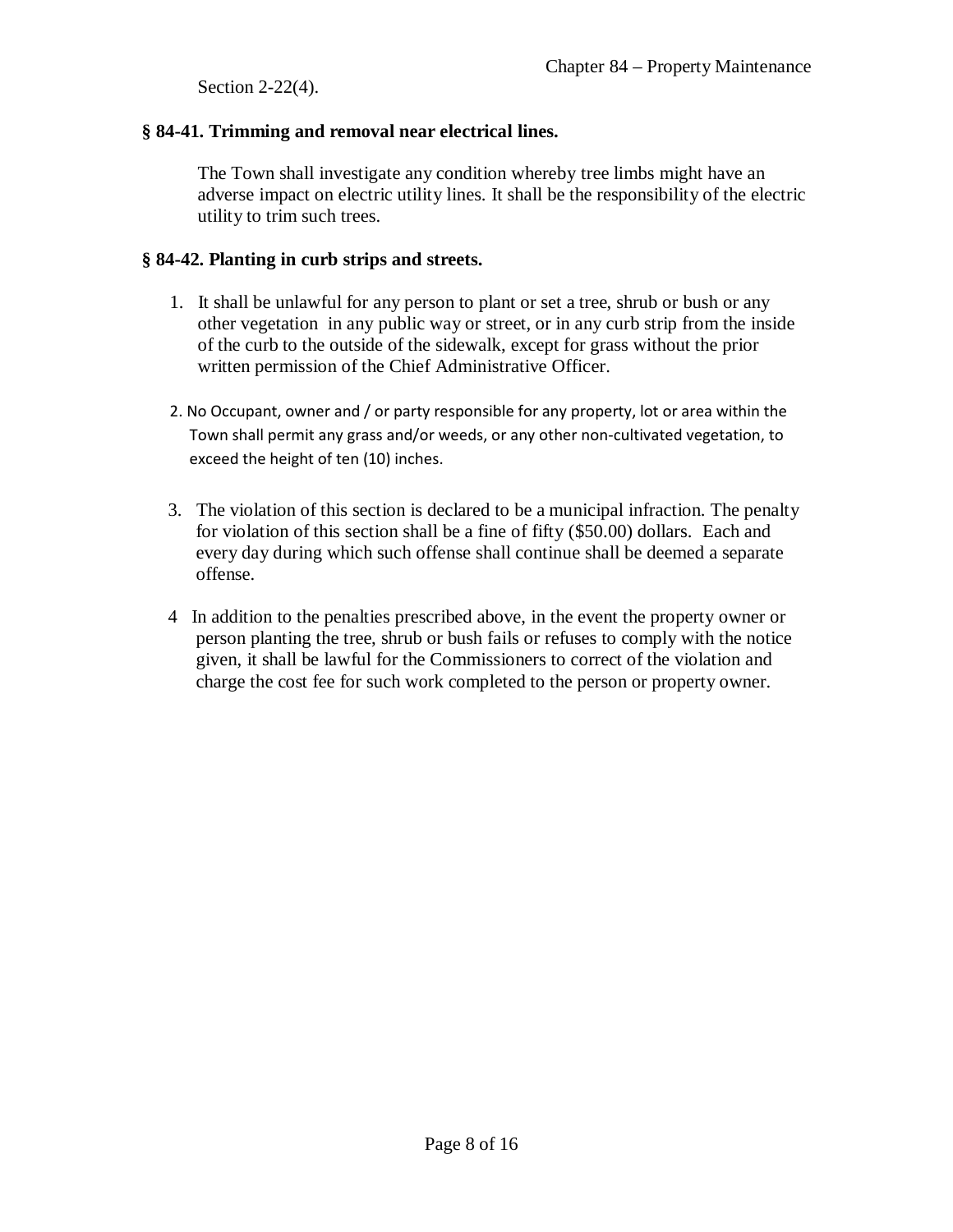#### **Article V Outdoor Storage**

#### **§ 84-50. Applicability.**

The requirements of this Article shall apply to all private property within the Town of Thurmont except as follows:

- a. The requirements of Section 84-51 are not applicable in the TB (Town Business), GB (General Business), and I-1 (Industrial Zoning) Districts for properties with vehicle service station, vehicle repair shop, and vehicle sales and service center uses.
- b. The requirements of Section 84-52 are not applicable in the TB (Town Business), GB (General Business), and I-1 (Industrial Zoning) Districts for properties with watercraft sales and service uses.
- c. The requirements of this Article are not applicable in the A-1 (Agricultural) Zoning District with respect to any vehicle, equipment, and/or materials required for use in the agricultural operations conducted on the property provided such vehicles, equipment, and/or materials are stored in a safe and sanitary manner and are not being stored for nonoperating purposes.
- d. The requirements of this Article are not applicable to storage within a totally enclosed structure constructed in accordance with the requirements of the Town of Thurmont Zoning Ordinance.
- e. The requirements of Section 84-53 are not applicable in the TB (Town Business), GB (General Business), OC (Office/Commercial) and I-1 (Industrial Zoning) Districts if such storage is of materials and/or equipment required for use in the business or commercial activity.
- f. The requirements of Section 84-53 are not applicable to properties on which a structure is being constructed or renovated in accordance with the Town of Thurmont Zoning Ordinance or is being demolished, but must be removed by the expiration date of the permit. Equipment and/or materials utilized for or created during construction or demolition shall be stored in a safe and sanitary manner.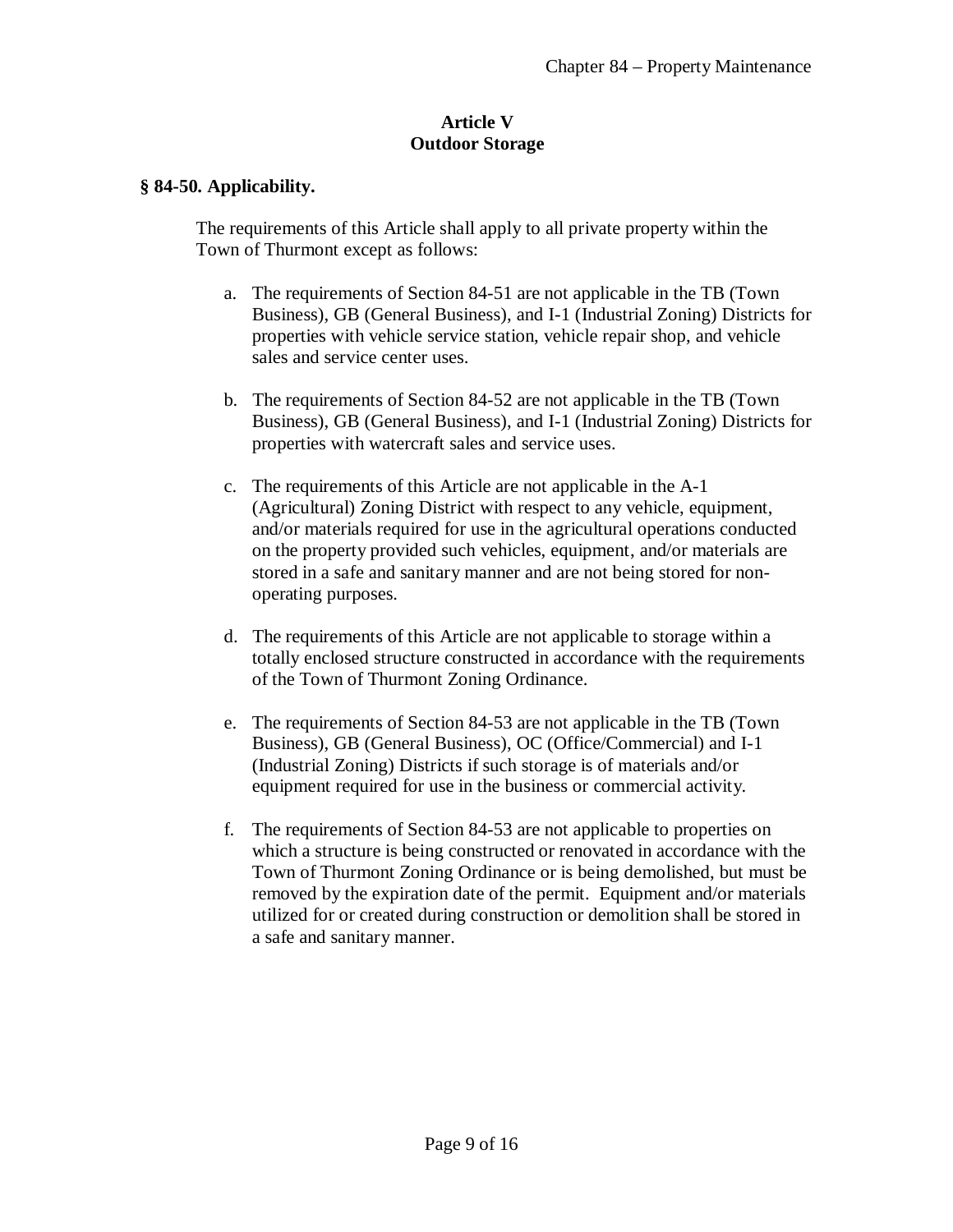### **§ 84-51. Outdoor storage of vehicles.**

- 1. It shall be a violation of this section to park, store, leave or permit the parking, storing, or leaving of any licensed or unlicensed motor vehicle of any kind or parts thereof which is in a wrecked, junked, partially dismantled, inoperative or abandoned condition, whether attended or not, upon any private property for a period in excess of thirty (30) days.
	- a. Two (2) or fewer such vehicles or parts of vehicles may be stored or completely covered by waterproof, opaque covers which are in good condition and which are specifically designed for such purposes.
	- b. These vehicles must be stored in a safe and sanitary manner and not located in the front of a lot as defined in the Town of Thurmont Zoning Ordinance. All fences must meet the requirements of the Town of Thurmont Zoning Ordinance, and constructed of materials specifically designed and manufactured for fencing purposes, including but not limited to wooden slats and chain link fences, with wood slats, vinyl slats and panels.
	- c. A vehicle is considered inoperative or abandoned if, for any reason, it is incapable, without repair, of being moved or propelled by application of internal power, is in a degraded condition such that it could not be licensed for operation by the state, or has remained stationary in a single location for more than thirty (30) days.
	- d. A vehicle is considered wrecked or junked if it is missing any component parts such as, but not limited to, engine, engine parts, fenders, panels, doors, bumpers, headlights, hood, trunk door, tires, wheels, grille, roof, seats, or dashboard or if component parts have been damaged to the extent that they can no longer fulfill their intended function.
- 2. The occupant, owner and/or the party responsible for the property shall correct the condition(s) causing the violation within seven (7) days after notice.
- 3. The violation of this section is declared a municipal infraction. The penalty for violation of this section shall be a fine of fifty (\$50.00) dollars.
	- a. Every seven (7) days from the date of the violation during which such offense continues shall be deemed a separate offense.
	- b. In addition to the penalties prescribed above, in the event the occupant, property owner or party responsible for the property fails or refuses to correct the condition(s) causing the violation, it shall be lawful for the Town to correct the condition(s) causing the violation and charge the cost of such correction to the occupant, property owner or party responsible for the property.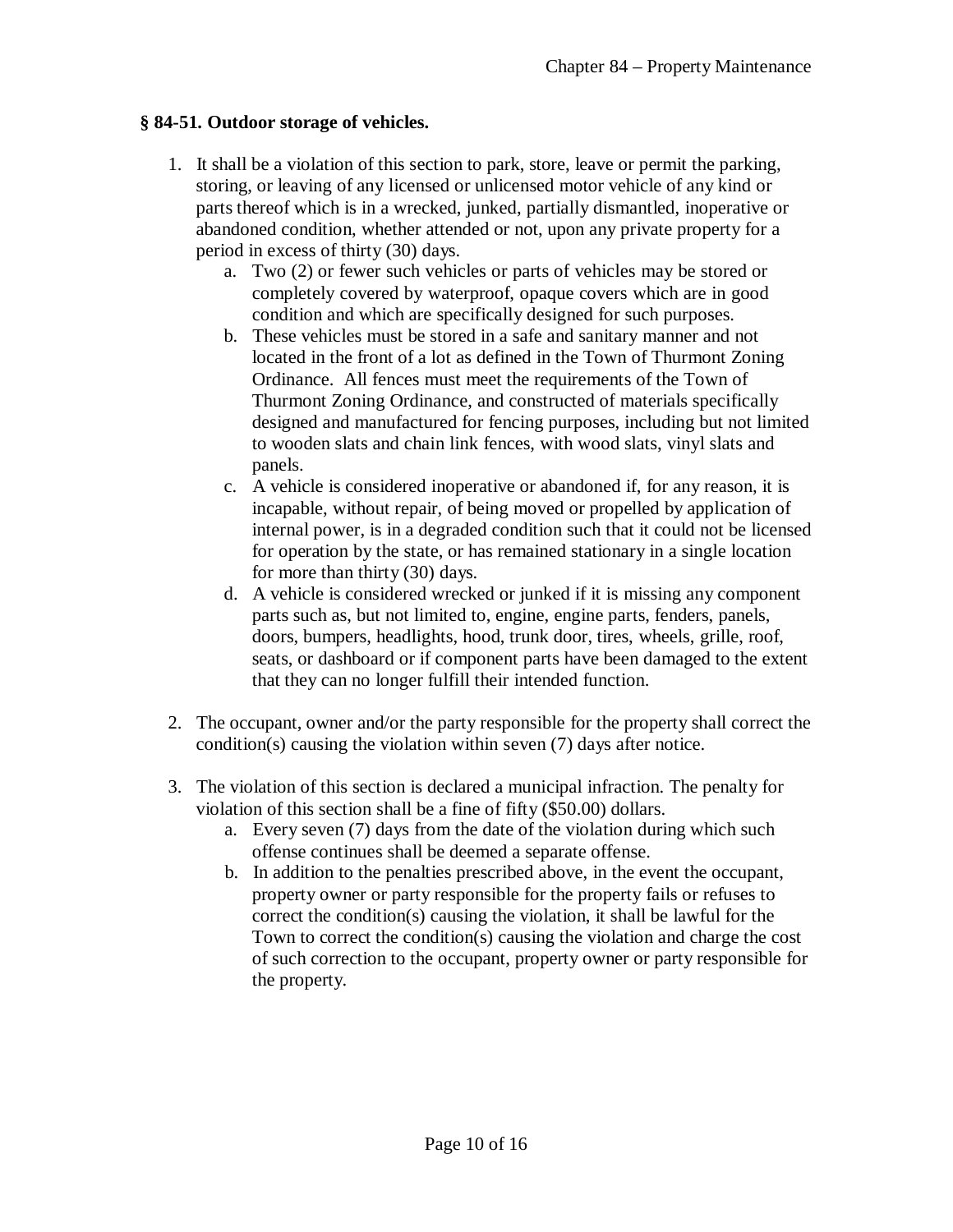## **§ 84-52. Outdoor storage of watercraft.**

- 1. It shall be a violation of this section for any occupant, owner and/or party responsible for the property to park more than two (2) watercraft per dwelling unit in a residentially zoned area.
- 2. The watercraft may not be stored in the front of a lot, as defined in the Town of Thurmont Zoning Ordinance, unless:
	- a. Stored on a currently licensed trailer; and
	- b. On a paved or adequately covered driveway so as to prevent the production of dust or mud.
	- c. More than one watercraft stored on a single trailer shall be considered as a single watercraft for purposes of this requirement.
- 3. The occupant, owner and/or the party responsible for the property shall correct the condition(s) causing the violation within seven (7) days after the receipt of notice.
- 4. The violation of this section is declared a municipal infraction. The penalty for violation of this section shall be a fine of fifty (\$50.00) dollars. Failure of the owner to correct the violation within seven (7) days after notice shall be a violation of this section.
- 5. In addition to the penalties prescribed above, in the event the occupant, property owner or party responsible for the property fails or refuses to correct the condition(s) causing the violation, it shall be lawful for the Town to correct the condition(s) causing the violation and charge the cost of such correction to the occupant, property owner or party responsible for the property.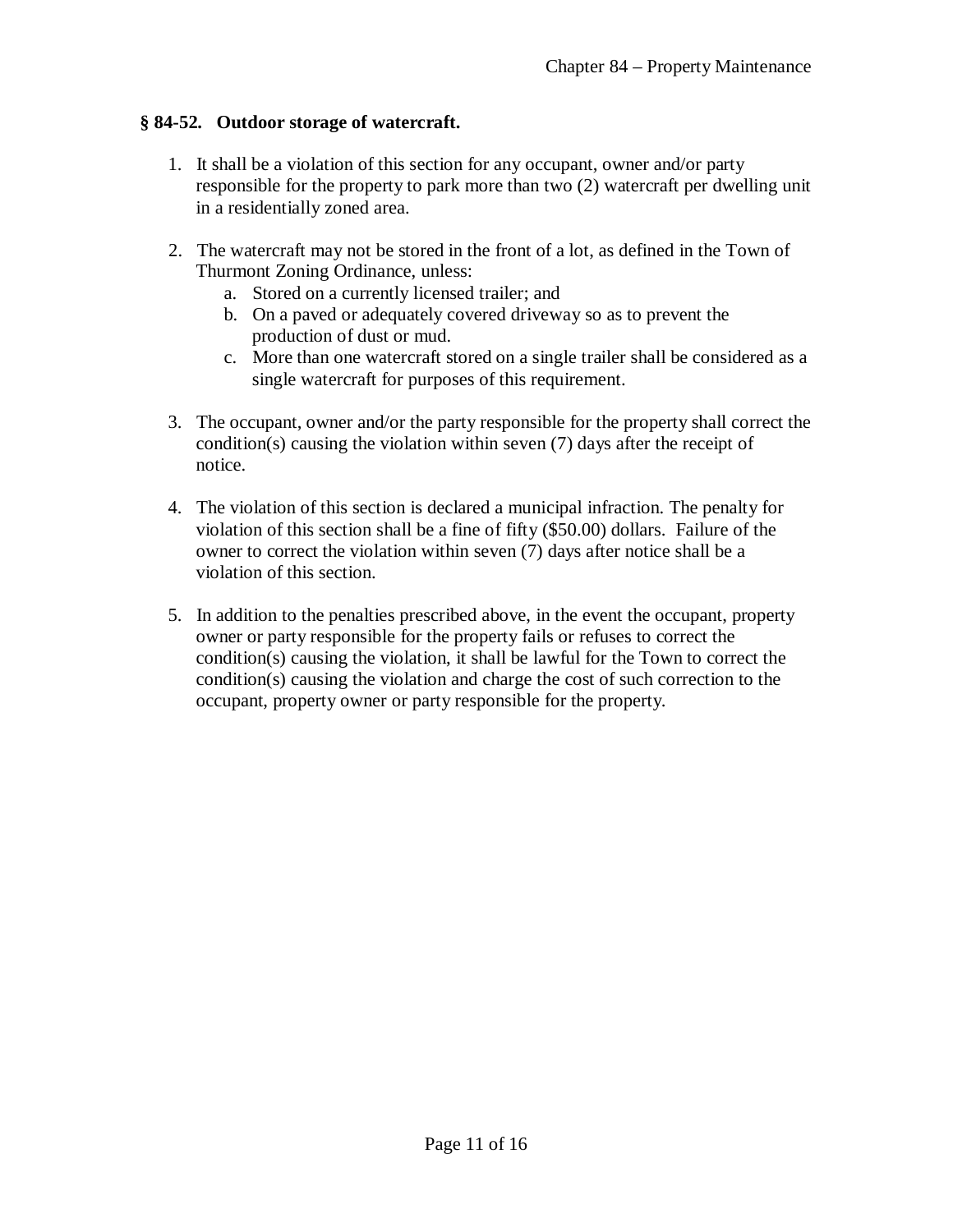## **§ 84-53. Outdoor storage of materials.**

- 1. No person shall store junk, parts of vehicles, discarded household furniture and appliances, scrap material, building materials, miscellaneous equipment, or parts thereof, or waste, for more than fourteen (14) days outside of a totally enclosed structure constructed in accordance with the requirements of the Town of Thurmont Zoning Ordinance.
	- 2. Storage of materials and/or equipment not associated with residential uses is prohibited in all Residential Zoning Districts. Temporary storage containers including those that are or resemble a modified tractor-trailer, railroad car, or sea or shipping container, are prohibited except if used for residential moving purposes and are limited to thirty (30) days.
	- 3. Items customarily associated with residential use such as, but not limited to, hoses; lawn furniture; grills; sport, game and leisure equipment; children's play equipment; firewood; etc. may be stored outside.
	- 4. The occupant, owner and/or the party responsible for the property shall correct the condition(s) causing the violation within seven (7) days after the receipt of notice.
	- 5. The violation of this section is declared a municipal infraction. The penalty for violation of this section shall be a fine of fifty (\$50.00) dollars. Failure of the owner to correct the violation within seven (7) days after notice shall be a violation of this section.
	- 6. In addition to the penalties prescribed above, in the event the occupant, property owner or party responsible for the property fails or refuses to correct the condition(s) causing the violation, it shall be lawful for the Town to correct the condition(s) causing the violation and charge the cost of such correction to the occupant, property owner or party responsible for the property.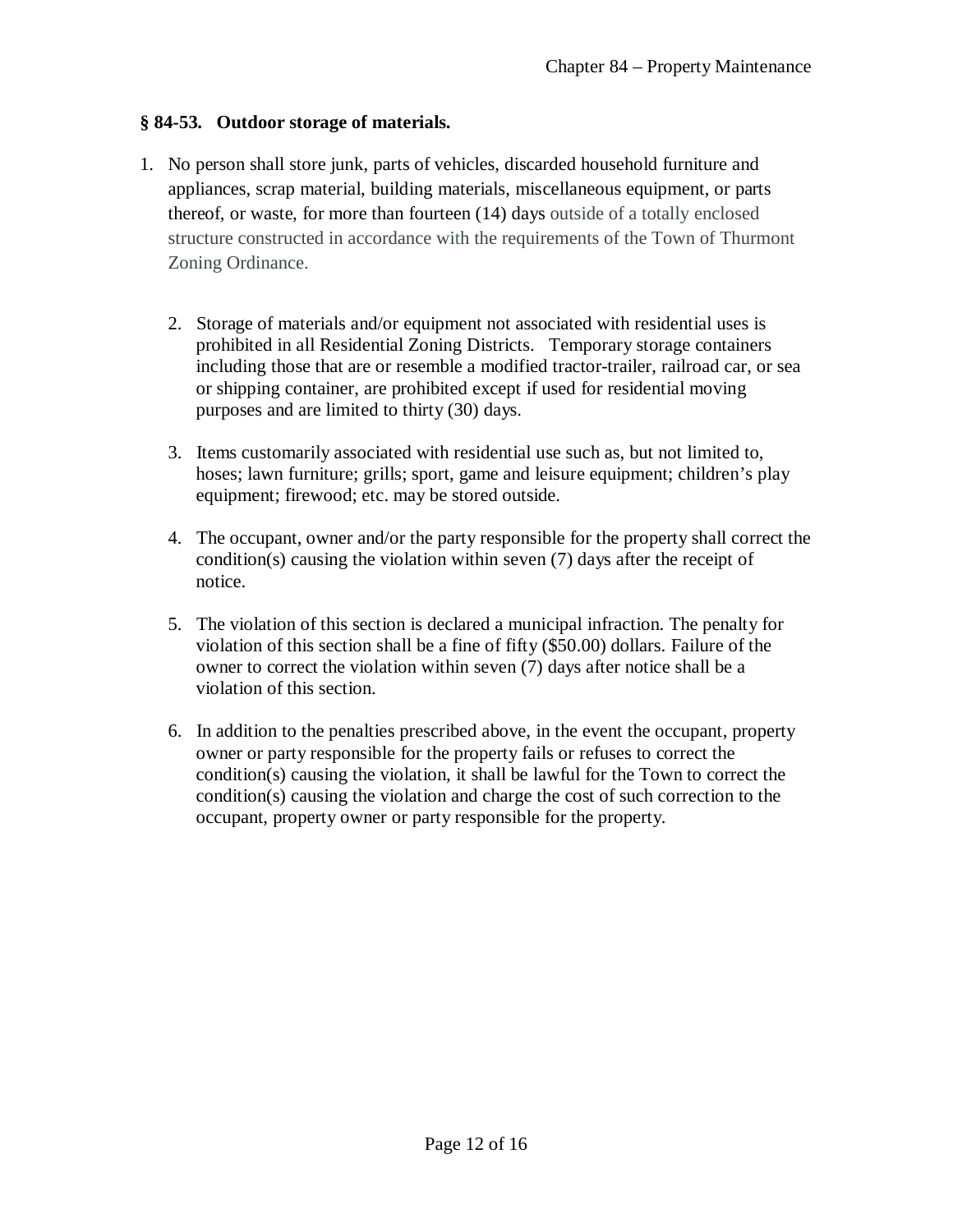### **Article VI Sidewalk Maintenance, Snow and Ice Removal**

## **§ 84-60. Property owner's responsibility.**

- 1. All sidewalks, curbs and/or gutters shall be constructed and kept in a reasonable state of repair by the abutting property owner.
	- a. Single-family, town house, and row house dwelling property owners will be responsible for the sidewalks, curbs and/or gutters that front their properties.
	- b. All other property owners (commercial, industrial, apartment, etc.) will be responsible for the sidewalks, curbs and/or gutters that abut their properties.
- 2. Such construction must be performed in accordance with the Commissioners' specifications and under the inspection and supervision of an agent of the Commissioners, and such construction shall be entirely at the expense of the property owner. If the work is not satisfactorily completed within the designated time by the property owner, the Commissioners may complete it at the property owner's expense.
- 3. In the event that a sidewalk, curb and/or gutter within the corporate limits of the Town shall be determined to be in such a condition as to be detrimental to the health, safety, welfare and property of others, such condition shall constitute a nuisance.
- 4. Violation of this section is declared a municipal infraction. The penalty for violation of this section shall be a fine of one-hundred (\$100.00) for each offense. Failure of the owner to correct the violation within seven (7) days after notice shall be a violation of this section.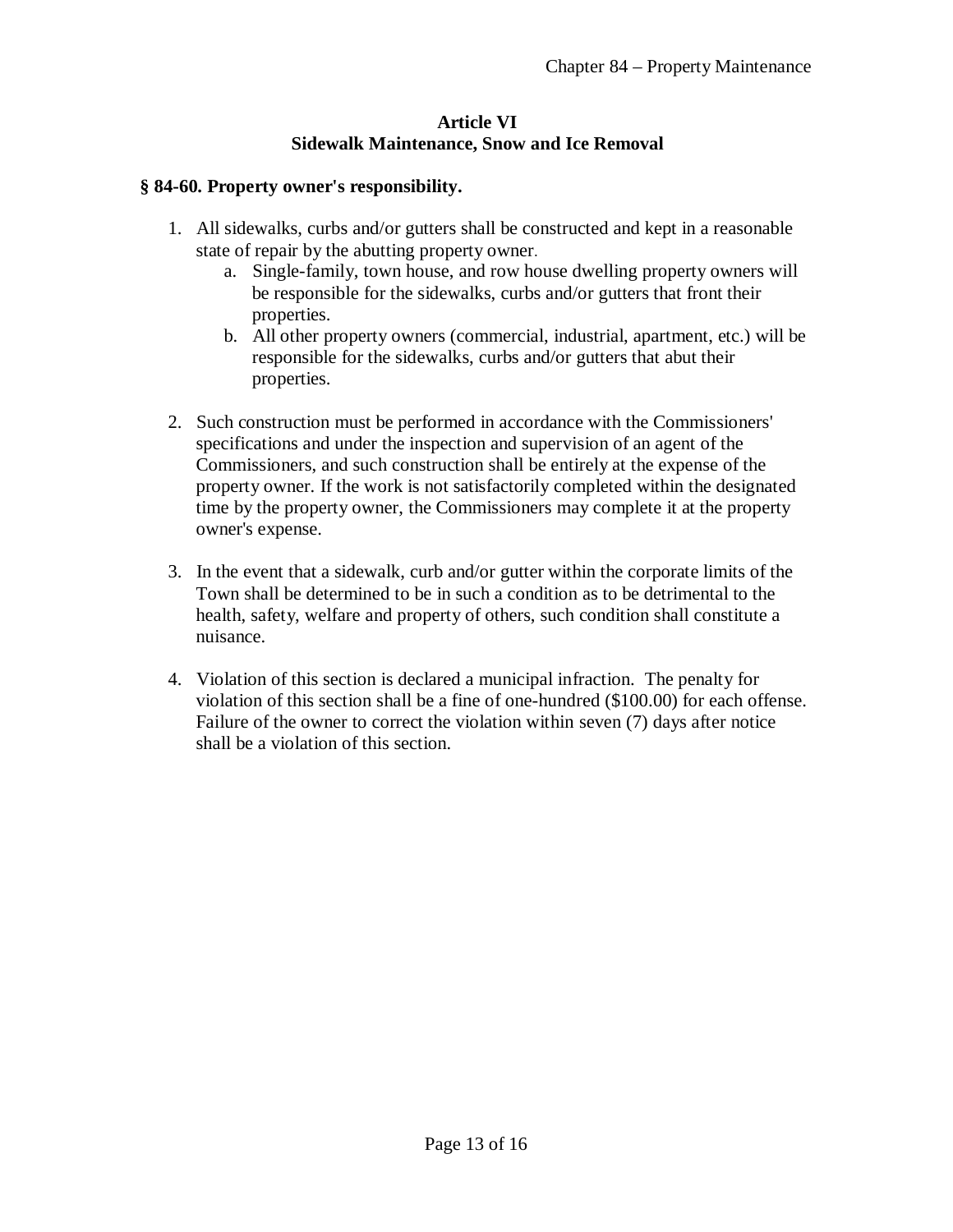### **§84-61. Snow/Ice removal from sidewalks**

# **Definitions**

As used in this Article, the following terms shall have the meanings indicated.

- 1. **ABRASIVE COMPOUND** Includes but is not limited to sand, gravel, grit and salt.
- 2. **PUBLIC STREET** Any public street, avenue, roadway, boulevard, highway, alley, cul-de-sac or other public place located in the Town and established for the use of vehicles.
- 3. **SIDEWALK** A paved walk for foot passengers adjacent to a street or road.
- 4. **SNOW/ICE MELT** Various salts and other substances which are used on roads and walkways to induce freezing-point depression, which (except in extremely cold weather) causes ice and snow to melt, greatly improving traction.
- 5. **TRAVELED PORTION** That part of the public street normally used by vehicles in transport.

## **§ 84-62. Removal of snow and/or ice from sidewalks.**

- 1. **Hazardous Condition:** The Commissioners hereby declare that an accumulation of snow and/or ice on public sidewalks is a hazardous condition and creates an emergency situation. Within twenty- four (24) hours of the cessation of any fall of snow, sleet, or freezing rain, or within thirty-six (36) hours when the accumulation exceeds eight (8) inches, the owner, tenant, occupant, lessee, or person responsible for a lot or part of a lot abutting a paved sidewalk shall remove or cause to be removed any snow and/or ice from the abutting sidewalk for a width of three (3) feet, or the width of the sidewalk, whichever is less
- 2. In the event that the snow and/or ice on the sidewalk has become so hard that it cannot be removed without the likelihood of damage to the sidewalk, the person or persons charged with its removal shall, within 24 hours, cause enough snow/ice-melt and/or abrasive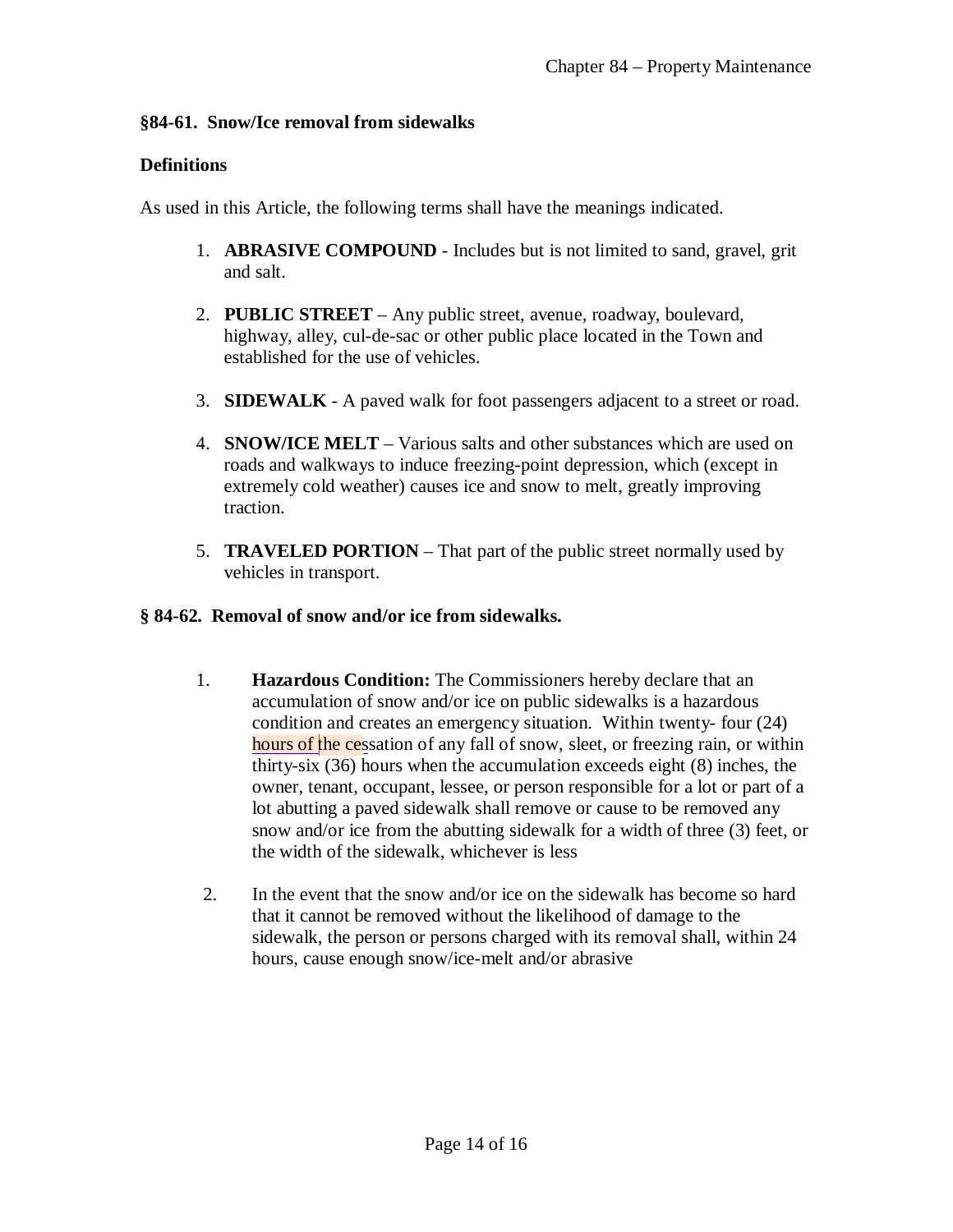compound to be placed on the sidewalk to make travel on the sidewalk reasonably safe and shall, as soon as weather permits, cause the sidewalk to be thoroughly cleaned.

3. A violation of this section is declared to be a municipal infraction. The penalty for violation of this section shall be a fine of \$50.00. Each day the sidewalks remains not cleaned as required shall constitute a separate offense. The Town will issue a Notice of Violation informing the owner, occupant or party responsible for the property to abate any violation of this section or the Town will do so pursuant to §84-63.

### **§ 84-63. Abatement.**

1. In the event that the responsible person or persons fail to remove such snow or permit an accumulation of ice or permit the sidewalks to remain in a hazardous condition for more than forty-eight (48) hours after the cessation of any fall of snow, sleet, and/or freezing rain, the Town may, without further notice, at the cost and expense of the owner, cause the removal of the snow and/or ice or may make safe any hazardous condition resulting from an accumulation of snow or ice.

### **§ 84-64. Depositing snow and/or ice onto a public street.**

- 1. It shall be unlawful to deposit snow and/or ice cleared from the sidewalks and/or driveways onto the traveled portion of any public street.
- 2. A violation of this section is declared to be a municipal infraction. The penalty for violation of this section shall be a fine of \$50.00.